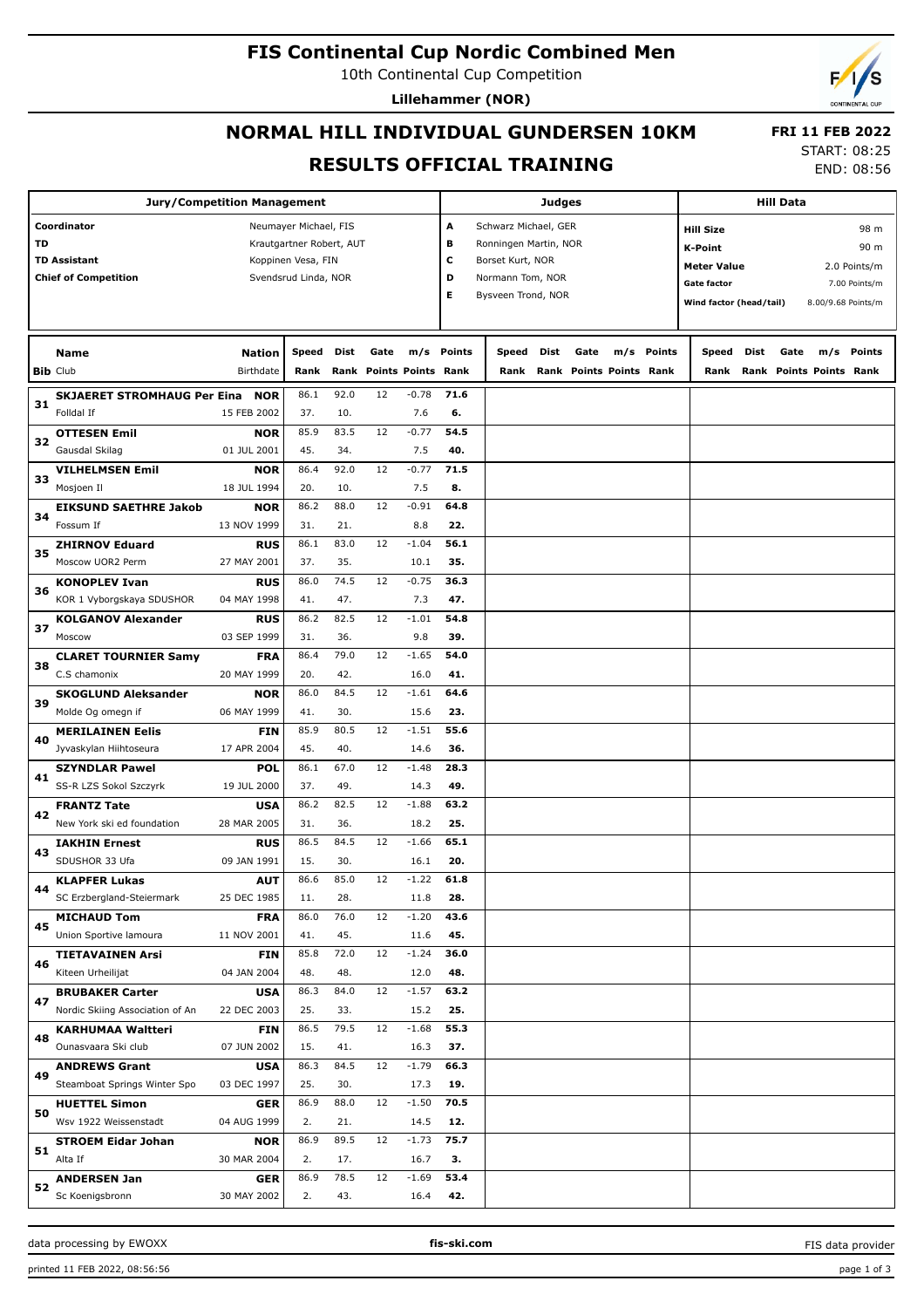# **FIS Continental Cup Nordic Combined Men**

10th Continental Cup Competition

**Lillehammer (NOR)**



# **NORMAL HILL INDIVIDUAL GUNDERSEN 10KM**

 **FRI 11 FEB 2022**

### **RESULTS OFFICIAL TRAINING**

START: 08:25 END: 08:56

|    | <b>Name</b>                                        | <b>Nation</b>             | Speed       | Dist       | Gate                    |                | m/s Points | Speed | Dist | Gate |                         | m/s Points | Speed | Dist | Gate                    | m/s Points |
|----|----------------------------------------------------|---------------------------|-------------|------------|-------------------------|----------------|------------|-------|------|------|-------------------------|------------|-------|------|-------------------------|------------|
|    | <b>Bib Club</b>                                    | Birthdate                 | Rank        |            | Rank Points Points Rank |                |            | Rank  |      |      | Rank Points Points Rank |            | Rank  |      | Rank Points Points Rank |            |
|    | <b>BRECL Gasper</b>                                | <b>SLO</b>                | 86.5        | 86.5       | 12                      | $-1.92$        | 71.6       |       |      |      |                         |            |       |      |                         |            |
| 53 | Ssk Mislinja                                       | 18 NOV 1999               | 15.         | 25.        |                         | 18.6           | 6.         |       |      |      |                         |            |       |      |                         |            |
|    | <b>KOSTNER Aaron</b>                               | <b>ITA</b>                | 86.8        | 76.0       | 12                      | $-1.23$        | 43.9       |       |      |      |                         |            |       |      |                         |            |
| 54 | GRUPPO SPORTIVO FIAMME OF                          | 08 JUL 1999               | 6.          | 45.        |                         | 11.9           | 44.        |       |      |      |                         |            |       |      |                         |            |
|    | <b>PAEAEKKOENEN Jesse</b>                          | <b>FIN</b>                | 86.5        | 81.5       | 12                      | $-1.46$        | 57.1       |       |      |      |                         |            |       |      |                         |            |
| 55 | Puijo Skiclub                                      | 11 MAR 1999               | 15.         | 38.        |                         | 14.1           | 33.        |       |      |      |                         |            |       |      |                         |            |
|    | <b>TYRODE Mael</b>                                 | <b>FRA</b>                | 86.7        | 85.5       | 12                      | $-1.11$        | 61.7       |       |      |      |                         |            |       |      |                         |            |
| 56 | S.C les fourgs                                     | 31 JUL 2000               | 9.          | 27.        |                         | 10.7           | 29.        |       |      |      |                         |            |       |      |                         |            |
|    | <b>MARIOTTI Domenico</b>                           | <b>ITA</b>                | 85.9        | 81.5       | 12                      | $-0.44$        | 47.3       |       |      |      |                         |            |       |      |                         |            |
| 57 | C.S. ESERCITO                                      | 09 OCT 2001               | 45.         | 38.        |                         | 4.3            | 43.        |       |      |      |                         |            |       |      |                         |            |
|    | <b>MACH Simon</b>                                  | <b>GER</b>                | 86.4        | 77.5       | 12                      | $-0.59$        | 40.7       |       |      |      |                         |            |       |      |                         |            |
| 58 | <b>Tsv Buchenberg</b>                              | 20 OCT 2002               | 20.         | 44.        |                         | 5.7            | 46.        |       |      |      |                         |            |       |      |                         |            |
| 59 | <b>MALACINSKI Niklas</b>                           | <b>USA</b>                | 86.2        | 89.5       | 12                      | 0.13           | 58.0       |       |      |      |                         |            |       |      |                         |            |
|    | Steamboat Springs Winter Spo                       | 07 DEC 2003               | 31.         | 17.        |                         | $-1.0$         | 32.        |       |      |      |                         |            |       |      |                         |            |
| 60 | <b>HEINIS Marco</b>                                | <b>FRA</b>                | 85.8        | 94.5       | 12                      | $-0.11$        | 70.1       |       |      |      |                         |            |       |      |                         |            |
|    | Olympic Mont d or                                  | 14 APR 2003               | 48.         | 4.         |                         | 1.1            | 15.        |       |      |      |                         |            |       |      |                         |            |
| 61 | <b>SIEGEMUND Nick</b>                              | <b>GER</b>                | 86.2        | 86.5       | 12                      | $-0.22$        | 55.1       |       |      |      |                         |            |       |      |                         |            |
|    | Vsc Klingenthal                                    | 12 AUG 2000               | 31.         | 25.        |                         | 2.1            | 38.        |       |      |      |                         |            |       |      |                         |            |
| 62 | <b>FLATLA Kasper Moen</b>                          | <b>NOR</b>                | 86.4        | 98.0       | 12                      | $-0.22$        | 78.1       |       |      |      |                         |            |       |      |                         |            |
|    | Jardar II                                          | 22 FEB 1999               | 20.         | 1.         |                         | 2.1            | 2.         |       |      |      |                         |            |       |      |                         |            |
| 63 | <b>EINKEMMER Manuel</b>                            | <b>AUT</b>                | 86.3        | 91.0       | 12                      | $-0.31$        | 65.0       |       |      |      |                         |            |       |      |                         |            |
|    | WSV Woergl                                         | 23 JUN 2001               | 25.         | 14.        |                         | 3.0            | 21.        |       |      |      |                         |            |       |      |                         |            |
| 64 | <b>RAINER Marc Luis</b>                            | <b>AUT</b>                | 86.3        | 95.0       | 12                      | $-0.05$        | 70.5       |       |      |      |                         |            |       |      |                         |            |
|    | SK Saalfelden-Salzburg                             | 22 SEP 1999               | 25.         | 3.         |                         | 0.5            | 12.        |       |      |      |                         |            |       |      |                         |            |
| 65 | <b>FRANK Christian</b>                             | <b>GER</b>                | 86.3        | 89.5       | 12                      | 0.04           | 58.7       |       |      |      |                         |            |       |      |                         |            |
|    | Sk Berchtesgaden                                   | 17 JUN 2001               | 25.         | 17.        |                         | $-0.3$         | 31.        |       |      |      |                         |            |       |      |                         |            |
| 66 | <b>MUELLER Pascal</b>                              | <b>SUI</b>                | 86.2        | 90.0       | 12                      | 0.01           | 59.9       |       |      |      |                         |            |       |      |                         |            |
|    | Einsiedeln                                         | 17 JUL 2001               | 31.         | 16.        |                         | $-0.1$         | 30.        |       |      |      |                         |            |       |      |                         |            |
| 67 | <b>JOEBSTL Thomas</b>                              | AUT                       | 86.8        | 93.5       | 12                      | $-0.39$        | 70.8       |       |      |      |                         |            |       |      |                         |            |
|    | SG Klagenfurt-Kaernten                             | 22 SEP 1995               | 6.          | 5.         |                         | 3.8            | 10.        |       |      |      |                         |            |       |      |                         |            |
| 68 | <b>KOLB Florian</b>                                | <b>AUT</b>                | 86.4        | 92.0       | 12                      | $-0.64$        | 70.2       |       |      |      |                         |            |       |      |                         |            |
|    | Nordic Team Absam                                  | 24 NOV 2001               | 20.         | 10.        |                         | $6.2$          | 14.        |       |      |      |                         |            |       |      |                         |            |
| 69 | <b>OBERMEYR Fabio</b>                              | <b>AUT</b>                | 86.5        | 85.0       | 12                      | $-0.70$        | 56.8       |       |      |      |                         |            |       |      |                         |            |
|    | <b>WSC Bad Mitterndorf</b>                         | 08 AUG 2000               | 15.         | 28.        |                         | 6.8            | 34.        |       |      |      |                         |            |       |      |                         |            |
| 70 | <b>SKAARSET Lars Ivar</b>                          | NOR                       | 86.1        | 8/0        | 12                      | -0.93          | 63.0       |       |      |      |                         |            |       |      |                         |            |
|    | Soere Aal il                                       | 05 JAN 1998               | 37.         | 24.        |                         | 9.0            | 27.        |       |      |      |                         |            |       |      |                         |            |
| 71 | <b>BURAAS Lars</b>                                 | <b>NOR</b>                | 86.0        | 88.0       | 12                      | $-0.84$        | 64.1       |       |      |      |                         |            |       |      |                         |            |
|    | Hurdal IL                                          | 17 JAN 1995               | 41.         | 21.        |                         | 8.1            | 24.        |       |      |      |                         |            |       |      |                         |            |
| 72 | <b>ORTER Philipp</b><br>SV Villach-Kaernten        | <b>AUT</b><br>16 FEB 1994 | 86.6<br>11. | 93.5<br>5. | 12                      | $-0.41$<br>4.0 | 71.0<br>9. |       |      |      |                         |            |       |      |                         |            |
|    |                                                    |                           | 86.3        | 93.5       | 12                      | $-0.37$        | 70.6       |       |      |      |                         |            |       |      |                         |            |
| 73 | <b>OESTVOLD Sebastian</b><br>Lensbygda Sportsklubb | <b>NOR</b><br>30 JAN 2002 | 25.         | 5.         |                         | 3.6            | 11.        |       |      |      |                         |            |       |      |                         |            |
|    |                                                    | <b>GER</b>                | 86.8        | 90.5       | 12                      | $-0.70$        | 67.8       |       |      |      |                         |            |       |      |                         |            |
| 74 | <b>THANNHEIMER Wendelin</b><br>Sc Oberstdorf       | 25 NOV 1999               | 6.          | 15.        |                         | 6.8            | 18.        |       |      |      |                         |            |       |      |                         |            |
|    | <b>RETTENEGGER Thomas</b>                          | <b>AUT</b>                | 86.9        | 93.5       | 12                      | $-0.67$        | 73.5       |       |      |      |                         |            |       |      |                         |            |
| 75 | TSU St. Veit im Pongau-Salzbu                      | 05 FEB 2000               | 2.          | 5.         |                         | 6.5            | 4.         |       |      |      |                         |            |       |      |                         |            |
|    | <b>OFTEBRO Einar Luraas</b>                        | <b>NOR</b>                | 86.6        | 89.5       | 12                      | $-0.97$        | 68.4       |       |      |      |                         |            |       |      |                         |            |
| 76 | Jardar II                                          | 06 AUG 1998               | 11.         | 17.        |                         | 9.4            | 17.        |       |      |      |                         |            |       |      |                         |            |
|    | <b>SKOGLUND Andreas</b>                            | <b>NOR</b>                | 86.6        | 96.0       | 12                      | $-0.68$        | 78.6       |       |      |      |                         |            |       |      |                         |            |
| 77 | Molde Og omegn if                                  | 22 MAR 2001               | 11.         | 2.         |                         | 6.6            | 1.         |       |      |      |                         |            |       |      |                         |            |
|    | <b>MACH David</b>                                  | <b>GER</b>                | 86.7        | 92.5       | 12                      | $-0.72$        | 72.0       |       |      |      |                         |            |       |      |                         |            |
| 78 | Tsv Buchenberg                                     | 14 MAY 2000               | 9.          | 9.         |                         | 7.0            | 5.         |       |      |      |                         |            |       |      |                         |            |